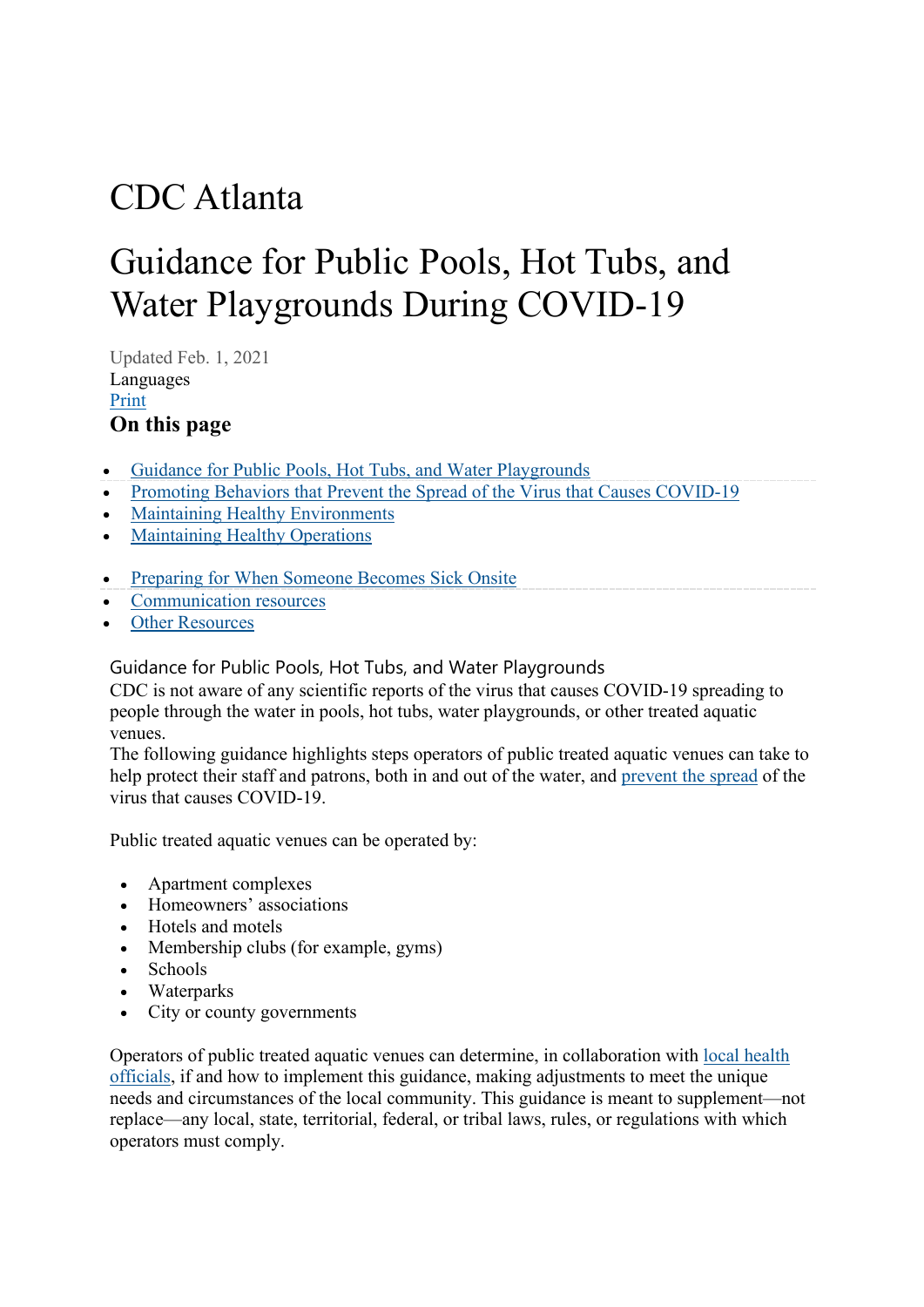## Know how the virus spreads to prevent the spread

SARS-CoV-2, the virus that causes COVID-19, most commonly [spreads](https://www.cdc.gov/coronavirus/2019-ncov/prevent-getting-sick/how-covid-spreads.html) from person-toperson by respiratory droplets during [close physical contact](https://www.cdc.gov/coronavirus/2019-ncov/php/contact-tracing/contact-tracing-plan/appendix.html#contact) (within 6 feet or a few inches longer than a typical pool noodle, both in and out of the water).

The virus can sometimes spread from person-to-person by small droplets or virus particles that linger in the air for minutes to hours. This can happen most easily in enclosed spaces with [inadequate ventilation.](https://www.cdc.gov/coronavirus/2019-ncov/community/ventilation.html) In general, being outdoors and in spaces with good ventilation reduces the risk of exposure to infectious respiratory droplets. Infected people with or without [symptoms](https://www.cdc.gov/coronavirus/2019-ncov/symptoms-testing/symptoms.html) can spread the virus. The virus spreads less commonly when a person touches an object or surface that has the virus on it and then touches his or her mouth, nose, or eyes.

Fortunately, there are several actions pool, hot tubs, and water playground operators can take to help lower the risk of spreading the virus among persons at aquatic venues.

## Promoting Behaviors that Prevent the Spread of the Virus that Causes COVID-19

#### • **Staying Home or Isolating when Appropriate**

- o Educate staff and patrons about when they should [stay home](https://www.cdc.gov/coronavirus/2019-ncov/if-you-are-sick/quarantine.html) (if exposed to COVID-19) or [isolate](https://www.cdc.gov/coronavirus/2019-ncov/if-you-are-sick/isolation.html) (if ill or infected with that virus that causes COVID-19) and when they can return to the venue.
	- Consult [CDC criteria for no longer needing to isolate or stay home](https://www.cdc.gov/coronavirus/2019-ncov/if-you-are-sick/end-home-isolation.html) when developing policies on staff and patrons returning after having [symptoms](https://www.cdc.gov/coronavirus/2019-ncov/symptoms-testing/symptoms.html) of COVID-19, testing positive for COVID-19, or being exposed to someone with COVID-19.
- Develop policies that encourage staff to stay home or isolate without fear of being punished or losing their jobs and ensure staff is aware of these policies.
- **Social (or Physical) Distancing**
	- o Encourage [social distancing—](https://www.cdc.gov/coronavirus/2019-ncov/prevent-getting-sick/social-distancing.html)staff and patrons should stay at least 6 feet (a few inches longer than a typical pool noodle, both in and out of the water) away from people they don't live with. This includes not gathering at the ends of swim lanes, behind starting blocks, or on stairs into the water or up to the diving board. There is no standard formula to determine how many people can maintain social distancing in and around the water.
		- **Exceptions to social distancing should be made to**
			- **Rescue a distressed swimmer, perform cardiopulmonary resuscitation (CPR), or provide first aid; or**
			- **Evacuate the water or aquatic facility (such as at gyms) due to an emergency.**
		- Stagger use of shared spaces (such as limiting the number of people in the water, bathrooms, locker rooms, and breakrooms). For example, have patrons sign up, online or by phone, for swim or beach time slots.
			- Don't allow staff or patrons to gather while waiting for access. This means staying at least 6 feet (a few inches longer than a typical pool noodle, both in and out of the water) away from people they don't live with, preferably outside or in a well-ventilated space.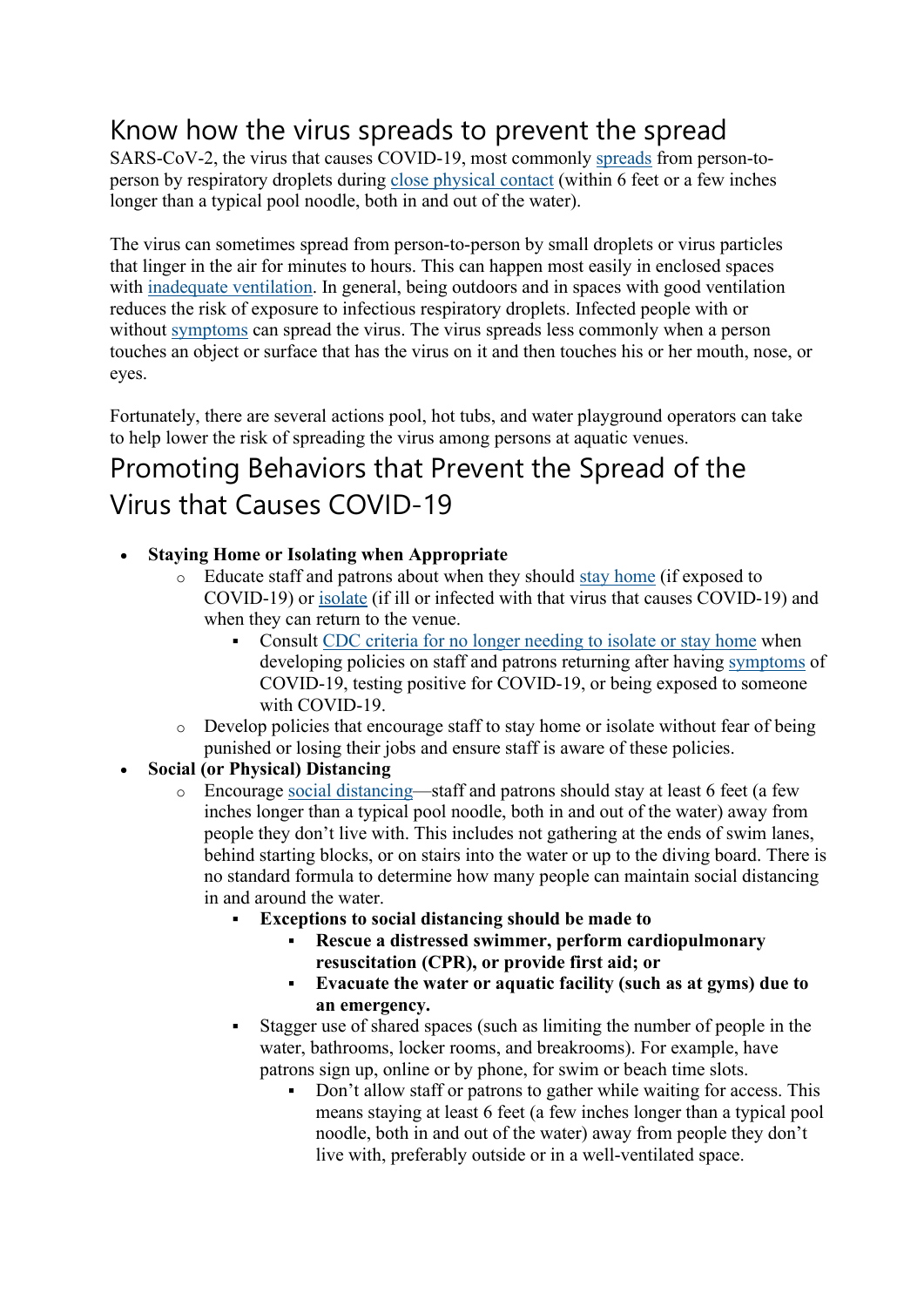- Stagger start and end times of swim lessons and aquatics classes to allow for [social distancing](https://www.cdc.gov/coronavirus/2019-ncov/prevent-getting-sick/social-distancing.html) on the deck.
- Assign separate entries and exits to encourage everyone to move in one direction, if possible.
- Limit occupancy of enclosed spaces (such as bathrooms, locker rooms, and breakrooms) to make it easy for staff and patrons to stay at least 6 feet (a few inches longer than a typical pool noodle, both in and out of the water) away from people they don't live with.
	- Don't allow staff or patrons to gather while waiting for access. This means staying at least 6 feet (a few inches longer than a typical pool noodle, both in and out of the water) away from people they don't live with, preferably outside or in a well-ventilated space.
	- Discourage activities, such as eating and drinking (on dry land), that require removal of cloth masks unless at least 6 feet (a few inches longer than a typical pool noodle, both in and out of the water) away from people they don't live with.
	- Educate staff and patrons about arriving "swim" ready (for example, showering before going to the aquatic facility). Enforce this and other [healthy swimming steps.](https://www.cdc.gov/healthywater/swimming/swimmers/steps-healthy-swimming.html)
- Ask parents or caregivers to consider if their children can stay at least 6 feet (a few inches longer than a typical pool noodle, both in and out of the water) apart from people they don't live with before taking them to a public treated aquatic venue.
- Limit any nonessential visitors, volunteers, and activities involving external groups or organizations.
	- If aquatic facility is used by other organizations, encourage them to also follow this guidance.
- Encourage staff and patrons to carpool or vanpool only with people they live with.
- o **Cloth Masks (Not Goggles, etc.)**
	- Encourage use of cloth [cloth masks](https://www.cdc.gov/coronavirus/2019-ncov/prevent-getting-sick/diy-cloth-face-coverings.html) among staff and patrons. Cloth masks should be worn in addition to staying at least 6 feet (a few inches longer than a typical pool noodle, both in and out of the water) apart from people you don't live with.
	- Advise staff and patrons wearing cloth masks **not** [to wear them in the water.](https://www.cdc.gov/coronavirus/2019-ncov/prevent-getting-sick/cloth-face-cover-guidance.html#:%7E:text=Do%20not%20wear%20a%20mask,work%20as%20well%20when%20wet.) A wet cloth mask can make it difficult to breathe and likely will not work correctly. This means it is particularly important to maintain [social](https://www.cdc.gov/coronavirus/2019-ncov/prevent-getting-sick/social-distancing.html)  [distancing](https://www.cdc.gov/coronavirus/2019-ncov/prevent-getting-sick/social-distancing.html) when in the water.
	- Encourage everyone to bring a second (or extra) cloth mask in case the first one gets wet.
	- Provide staff and patrons with information on how to properly wear, take [off, and clean cloth masks.](https://www.cdc.gov/coronavirus/2019-ncov/prevent-getting-sick/about-face-coverings.html) Remind staff and patrons not to touch their cloth masks when wearing them.

#### [Masks should not be placed on](https://www.cdc.gov/coronavirus/2019-ncov/prevent-getting-sick/cloth-face-cover-guidance.html)

- Children younger than 2 years old or
- Anyone who has trouble breathing or is unconscious, incapacitated, or otherwise unable to remove the mask without assistance.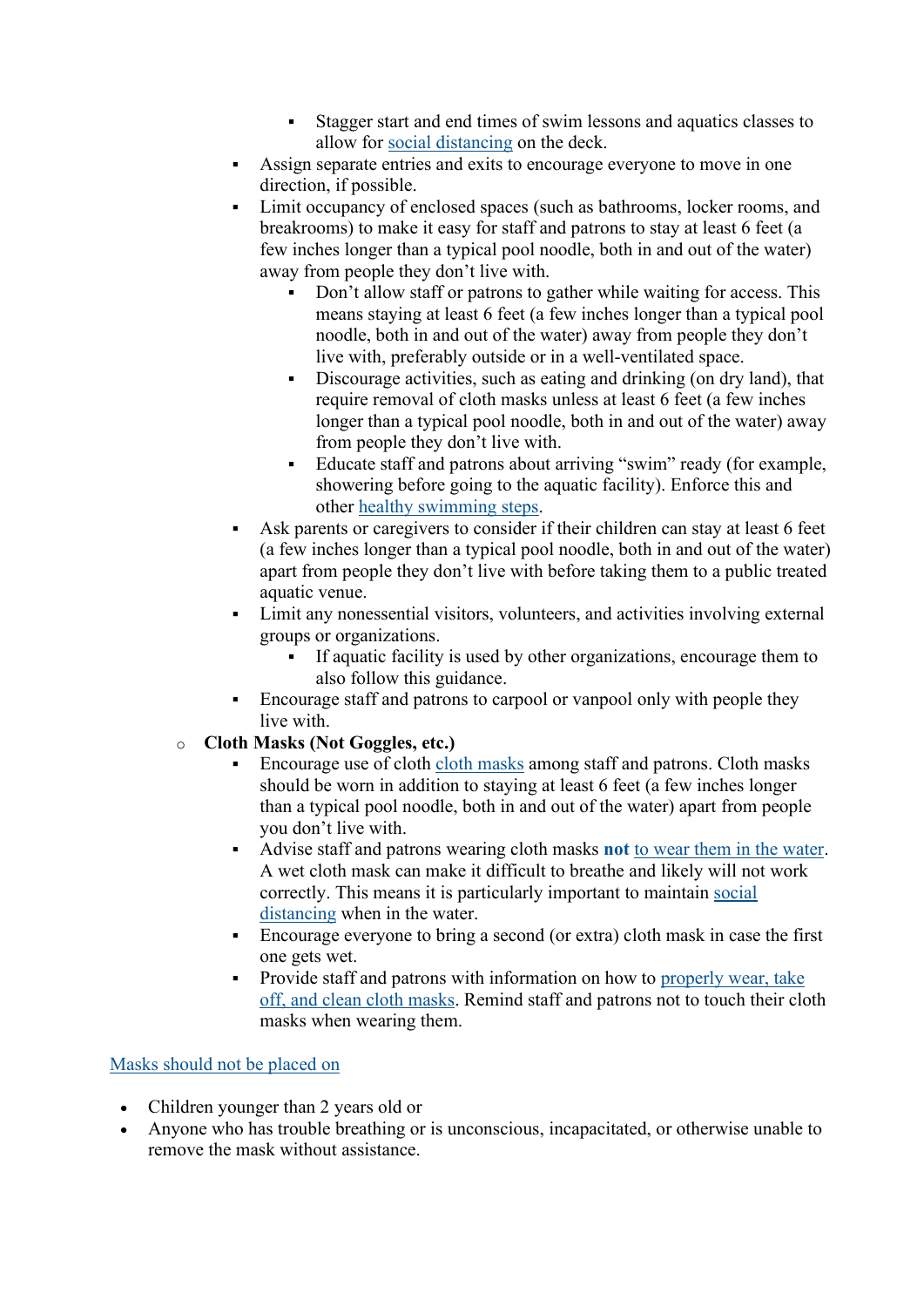Consider [adaptations and alternatives](https://www.cdc.gov/coronavirus/2019-ncov/prevent-getting-sick/cloth-face-cover-guidance.html#mask-adaptations-alternatives) for children and adults, with certain disabilities, who are unable to tolerate or properly wear a mask.

#### • **Hand Hygiene and Respiratory Etiquette**

- o Encourage [handwashing](https://www.cdc.gov/handwashing/when-how-handwashing.html) with soap and water for at least 20 seconds. If soap and water are not readily available
	- Adults and older children who can safely use [hand sanitizer](https://www.cdc.gov/coronavirus/2019-ncov/prevent-getting-sick/hand-sanitizer.html) should use one that contains at least 60% alcohol. Place hand sanitizer in visible, frequently used locations (such as at entrances and exits).
	- [Supervise younger children](https://www.cdc.gov/coronavirus/2019-ncov/community/schools-childcare/guidance-for-childcare.html) when they use hand sanitizer to prevent ingestion or sanitizer splashing or getting into their eyes.
	- Hand sanitizers might not be as effective when hands are visibly dirty or greasy, so wiping off sunscreen before applying hand sanitizer might be helpful. Reapply sunscreen after hands are dry.
- o Encourage everyone not to spit and to cover coughs and sneezes with a tissue or use the inside of their elbows, throw used tissues in the trash, and wash their hands immediately with soap and water for at least 20 seconds. Use [hand sanitizer](https://www.cdc.gov/coronavirus/2019-ncov/prevent-getting-sick/hand-sanitizer.html) that contains at least 60% alcohol, if soap and water are not readily available.

#### • **Adequate Supplies**

o Support steps that [prevent the spread](https://www.cdc.gov/coronavirus/2019-ncov/prevent-getting-sick/index.html) of the virus by providing accessible sinks and enough supplies for people to wash or sanitize their hands and cover their coughs and sneezes. Supplies include cloth or disposable masks (if possible), soap and water, a way to dry hands (paper towels or air hand dryer), tissues, dispensers, notouch/foot-pedal trash cans (preferably covered), and [hand sanitizer](https://www.cdc.gov/coronavirus/2019-ncov/prevent-getting-sick/hand-sanitizer.html) containing at least 60% alcohol.

#### • **Signs and Messages**

- o Post [signs,](https://www.cdc.gov/coronavirus/2019-ncov/communication/print-resources.html?Sort=Date%3A%3Adesc) in highly visible locations (such as at entrances and in bathrooms), to promote steps that [prevent the spread](https://www.cdc.gov/coronavirus/2019-ncov/prevent-getting-sick/index.html) of the virus (such as staying home, practicing social distancing, and properly wearing a cloth mask).
- o Broadcast [announcements](https://www.cdc.gov/coronavirus/2019-ncov/communication/public-service-announcements.html) on [preventing the spread](https://www.cdc.gov/coronavirus/2019-ncov/prevent-getting-sick/index.html) of the virus on PA systems or by megaphone.
- o Include the steps that [prevent the spread](https://www.cdc.gov/coronavirus/2019-ncov/prevent-getting-sick/index.html) of the virus when communicating with patrons (such as on websites, in emails, and on [social media\)](https://www.cdc.gov/coronavirus/2019-ncov/communication/social-media-toolkit.html).
- o Check out other resources (such as [videos\)](https://www.cdc.gov/coronavirus/2019-ncov/communication/videos.html) in a variety of languages in CDC's [communications resources hub.](https://www.cdc.gov/coronavirus/2019-ncov/communication/index.html)

## Maintaining Healthy Environments

#### • **Ventilation in Buildings**

o Increase [ventilation,](https://www.cdc.gov/coronavirus/2019-ncov/community/ventilation.html) intake of outdoor air and exhaust of indoor air, to reduce the concentration of virus particles in indoor air. Different approaches to achieve this can be taken. Implementing multiple approaches at the same time increases overall effectiveness. The building owner should consult a Heating, Ventilation and Air Conditioning (HVAC) professional to determine which approaches to take.

#### • **Ventilation of Indoor Air in Aquatic Spaces**

o Ensure indoor air handling system for aquatic spaces is operating properly and providing acceptable indoor air quality for each space. Ensure restroom exhaust fans are functional and operating at full capacity when the building is occupied.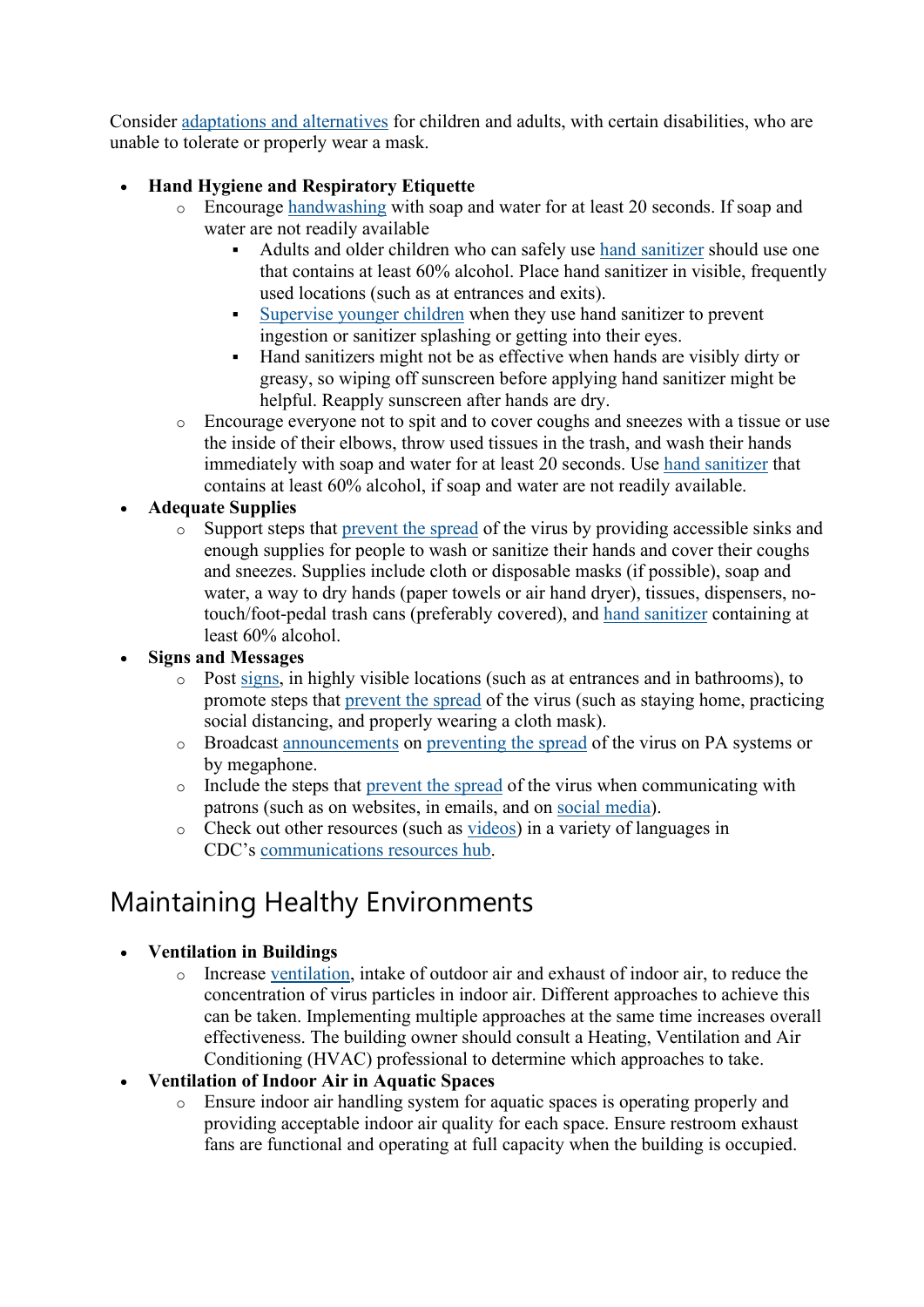- $\circ$  Increase the percentage of outdoor air as high as possible while maintaining acceptable temperature and humidity control.
- o Consider other steps to increase the introduction and circulation of outdoor air as much as possible, including, changing the air handling system's time clock to introduce code ventilation 24 hours per day (no off cycle).
- o Improve central air filtration:
	- Increase air filtration to a MERV-13 or as high as possible without significantly diminishing design airflow.
	- Check filters to ensure they are within service life and appropriately installed.
	- Inspect filter housing and racks to ensure appropriate filter fit and minimize filter bypass.
	- Verify proper airflow through the air handler after upgraded filter installation.
- o When swimming events are scheduled to occur, consider running a purge sequence starting 3 hours before an event and turn the system back to normal [ventilation](https://www.cdc.gov/coronavirus/2019-ncov/community/ventilation.html) 1 hour before the event to allow environmental stabilization, if the air handling system has a purge mode. Run the purge mode again for 2 hours after the event.
- o Consider using ultraviolet germicidal irradiation (UVGI) as a supplement to help inactivate SARS-CoV-2, especially if options for increasing the delivery of clean air are limited. In-duct UVGI systems can help enhance air cleaning inside central ventilation systems. Consult with a reputable UVGI manufacturer or an experienced UVGI system designer prior to installing these systems. These professionals can assist by doing necessary calculations, making fixture selections, properly installing the system, and testing for proper operation specific to the setting.

#### • **Physical Barriers and Guides**

o Provide physical cues or guides (such as lane lines in the water and tables or chairs on the deck) and visual cues (such as posted signs or decals or tape on floors or sidewalks) to encourage everyone to stay at least 6 feet (a few inches longer than a typical pool noodle, both in and out of the water) away (both in and out of the water) from people they don't live with.

#### • **Cleaning and Disinfection**

- o [Develop, implement, and fine-tune a plan](https://www.cdc.gov/coronavirus/2019-ncov/community/reopen-guidance.html) to [clean and then disinfect](https://www.cdc.gov/coronavirus/2019-ncov/community/disinfecting-building-facility.html) shared objects (such as tabletops, lounge chairs, pool noodles, and kickboards) between users and frequently touched surfaces (such as doorknobs, handrails, drinking water fountains, faucets, other bathroom surfaces, diaper-changing stations, touch screens, and structures for climbing or playing) at least daily. The more frequently a surface is touched by different people, the more frequently it should be cleaned and then disinfected.
	- Use disinfectants from EPA's [List N: Disinfectants for Use Against SARS-](https://www.epa.gov/pesticide-registration/list-n-disinfectants-use-against-sars-cov-2)[CoV-2 \(COVID-19\)external](https://www.epa.gov/pesticide-registration/list-n-disinfectants-use-against-sars-cov-2) icon. Consult with the manufacturers and the architect or design engineer of the aquatic facility to decide which EPAapproved disinfectants are best for shared objects and surfaces, respectively.
- o Ensure [safe and effective](https://www.cdc.gov/coronavirus/2019-ncov/community/reopen-guidance.html) use and storage of cleaning and disinfection products by reading and following label directions. This includes wearing protective equipment (such as gloves and goggles), not mixing chemical products, applying them at directed concentration for directed amount of time, and storing them securely away from children and animals.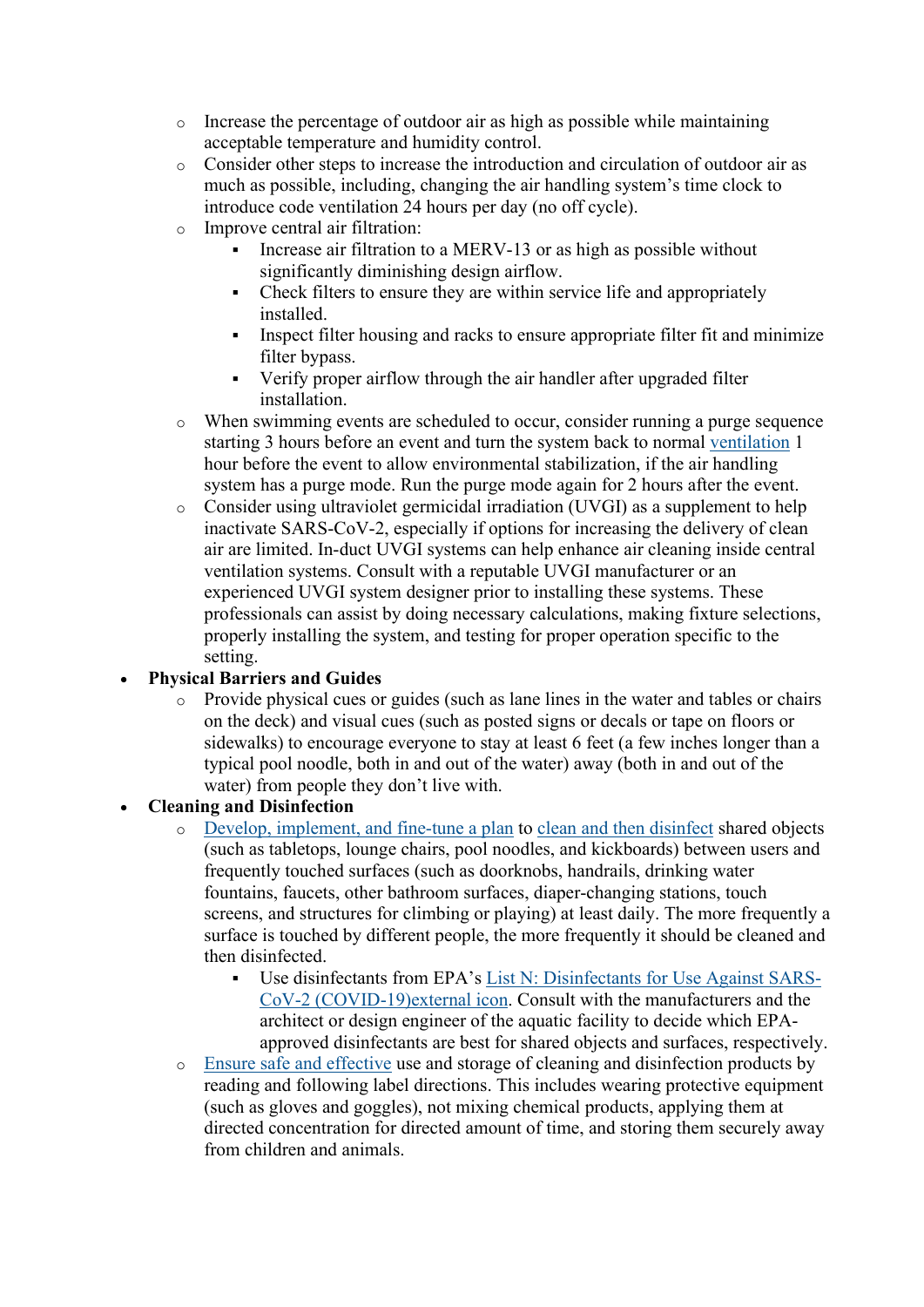- o Document [cleaning and disinfection](https://www.cdc.gov/coronavirus/2019-ncov/community/clean-disinfect/index.html) of shared objects and surfaces and post in highly visible locations (such as at entrances) for staff and patrons to see.
- o Set up a system so that shared objects that need to be cleaned and then disinfected are kept separate from shared objects that are already cleaned and then disinfected. For example, label containers for used and potentially contaminated shared objects and label containers for cleaned and disinfected shared objects.
- o Launder towels and clothing according to the manufacturer's instructions. Use the warmest appropriate water temperature and dry items completely.
- o Protect shared objects that have been cleaned and disinfected from becoming contaminated before use.

#### • **Shared Objects**

- o Discourage staff and patrons from sharing items that are difficult to clean, sanitize, or disinfect or that are meant to come in contact with the face (such as goggles, nose clips, and snorkels).
- o Discourage staff and patrons from sharing items (such as food, equipment, toys, and supplies) with people they don't live with.
- o Ensure adequate equipment for staff and patrons (such as life jackets) to minimize sharing and [clean and then disinfect](https://www.cdc.gov/coronavirus/2019-ncov/community/disinfecting-building-facility.html) between users.

## Maintaining Healthy Operations

#### • **Protect Staff at Increased Risk for Severe COVID-19 Illness**

- Offer options to staff at [increased risk for severe COVID-19 illness](https://www.cdc.gov/coronavirus/2019-ncov/need-extra-precautions/people-at-increased-risk.html) to limit their risk of infection (such as modified job responsibilities that limit interactions with people they don't live with).
	- Put in place policies to protect the privacy of people with underlying health conditions that put them at [increased risk for severe COVID-19 illness,](https://www.cdc.gov/coronavirus/2019-ncov/need-extra-precautions/people-at-increased-risk.html) in accordance with applicable local, state, territorial, federal, and tribal privacy and confidentiality laws, rules, and regulations.
- $\circ$  Limit staff and patrons to people who live in the local geographic area (e.g., community, city, town, or county) to reduce risk of spread from areas with higher levels of COVID-19.

#### • **Lifeguards and Water Safety**

o Ensure that lifeguards who are actively lifeguarding are not also expected to monitor [social distancing,](https://www.cdc.gov/coronavirus/2019-ncov/prevent-getting-sick/social-distancing.html) use of cloth [masks,](https://www.cdc.gov/coronavirus/2019-ncov/prevent-getting-sick/diy-cloth-face-coverings.html) or [handwashing](https://www.cdc.gov/handwashing/when-how-handwashing.html) of others. Assign these monitoring duties to staff that is not actively lifeguarding.

#### • **Regulatory Awareness**

- o Operate and manage the public treated aquatic venue in accordance with local, state, territorial, federal, and tribal laws, rules, and regulations.
- o Consult with [local health officials](https://www.cdc.gov/publichealthgateway/healthdirectories/index.html) before considering holding an event (such as team practice, swim meets and other sports competitions, swim lessons, and pool parties) and comply with limits on gathering sizes.

#### • **Gatherings**

- o Limit gatherings (both in and out of the water) if [social distancing](https://www.cdc.gov/coronavirus/2019-ncov/prevent-getting-sick/social-distancing.html) cannot be maintained.
	- Check out additional [youth sports guidance.](https://www.cdc.gov/coronavirus/2019-ncov/community/schools-childcare/youth-sports.html)
- Stagger arrival and departure times to help maintain [social distancing,](https://www.cdc.gov/coronavirus/2019-ncov/prevent-getting-sick/social-distancing.html) if planned gatherings must be conducted.
- **Alterations of public treated aquatic venues**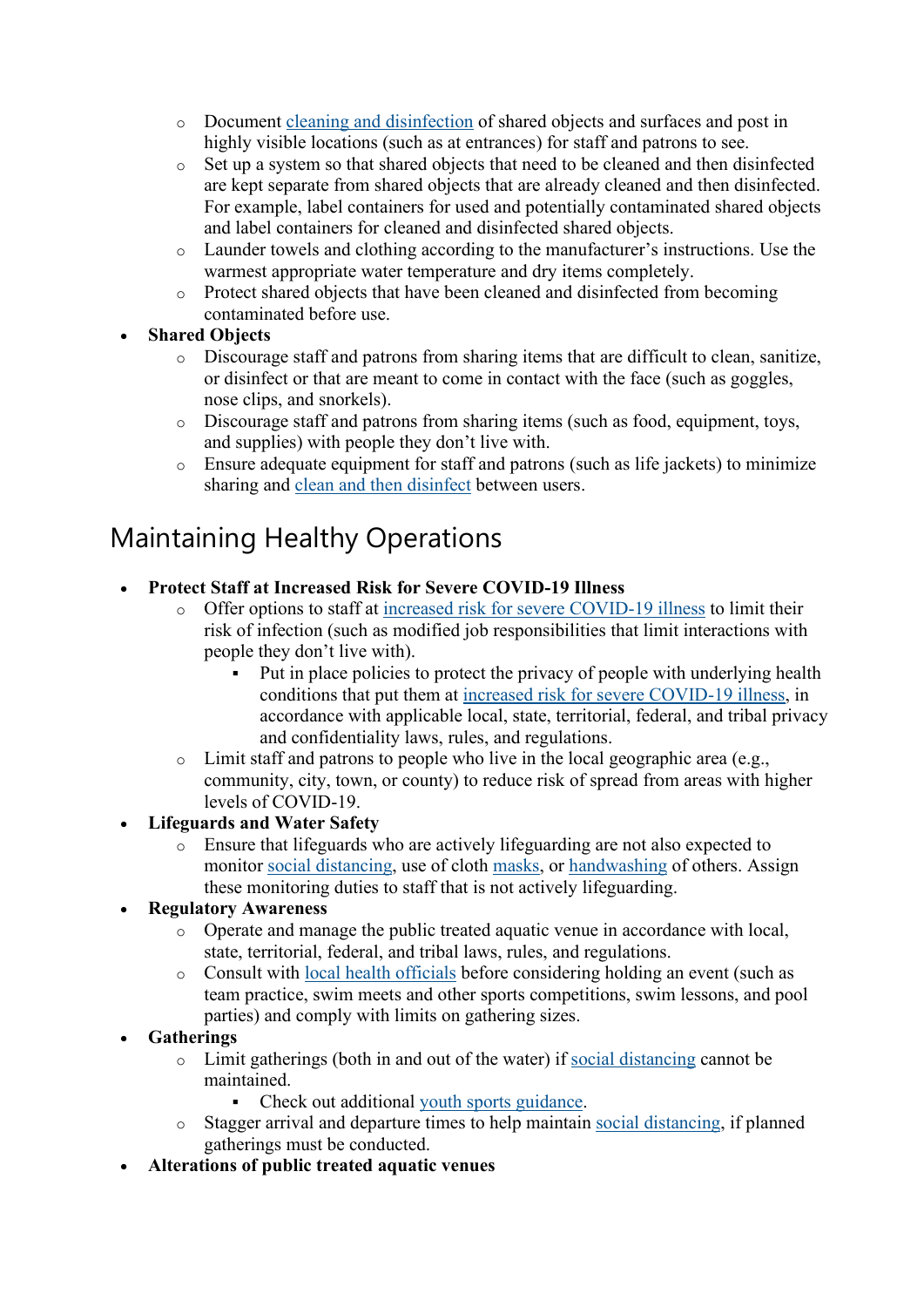- o Consult the company or engineer that designed the aquatic venue before altering aquatic features (for example, slides and structures designed for climbing or playing).
- **Staffing**
	- o Stagger or rotate shifts to limit the number of staff present at the same time, but be sure to meet health and safety standards.
	- o Schedule same team of staff to always work together, if possible. This can help [prevent the spread](https://www.cdc.gov/coronavirus/2019-ncov/prevent-getting-sick/index.html) of the virus among staff by limiting the interaction among staff because members of one team don't work with members of another team.
- **Designated COVID-19 Point of Contact**
	- o Designate a staff member to be responsible for responding to COVID-19 concerns. All staff and patrons should know who this person is and how to contact him or her.

#### • **Communication Systems**

- o Put systems—consistent with applicable local, state, territorial, federal, and tribal privacy and confidentiality laws, rules, and regulations—in place to
	- Have staff and patrons notify the designated COVID-19 point of contact if they have [symptoms](https://www.cdc.gov/coronavirus/2019-ncov/symptoms-testing/symptoms.html) of COVID-19, have been diagnosed with COVID-19, are waiting for COVID-19 test results, or were [exposed](https://www.cdc.gov/coronavirus/2019-ncov/php/public-health-recommendations.html) to someone with COVID-19 within the last 14 days.
	- Notify staff and the public of cases or aquatic facility closures or restrictions (such as limited hours of operation or limited number of patrons) to [prevent](https://www.cdc.gov/coronavirus/2019-ncov/prevent-getting-sick/index.html)  [the spread](https://www.cdc.gov/coronavirus/2019-ncov/prevent-getting-sick/index.html) of the virus.

#### o **Leave (Time Off) Policies**

- Implement flexible sick leave policies and practices that enable employees to [stay home](https://www.cdc.gov/coronavirus/2019-ncov/if-you-are-sick/quarantine.html) or [isolate](https://www.cdc.gov/coronavirus/2019-ncov/if-you-are-sick/isolation.html) when they have [symptoms](https://www.cdc.gov/coronavirus/2019-ncov/symptoms-testing/symptoms.html) of COVID-19, have been diagnosed with COVID-19, are waiting for test results, have been [exposed](https://www.cdc.gov/coronavirus/2019-ncov/php/public-health-recommendations.html) to someone with COVID-19 within the last 14 days, or are [caring for someone who is sick.](https://www.cdc.gov/coronavirus/2019-ncov/if-you-are-sick/care-for-someone.html)
	- Examine and revise policies for leave and employee compensation.
	- Leave policies should be flexible and not punish people for taking time off and should allow sick employees to stay home and away from co-workers. Leave policies should also account for employees who need to stay home with their children (such as during school or childcare closures).
- Develop policies for return-to-work after COVID-19 illness. [CDC criteria](https://www.cdc.gov/coronavirus/2019-ncov/if-you-are-sick/end-home-isolation.html)  [for no longer needing to isolate or stay home](https://www.cdc.gov/coronavirus/2019-ncov/if-you-are-sick/end-home-isolation.html) can inform these policies.
- o **Back-Up Staffing Plan**
	- Monitor absenteeism of staff and create a roster of trained back-up staff.
- o **Staff Training**
	- Train staff on all health and safety protocols.
	- Conduct training virtually or ensure that [social distancing](https://www.cdc.gov/coronavirus/2019-ncov/prevent-getting-sick/social-distancing.html) is maintained during in-person training.

#### o **Recognize Signs and Symptoms**

- Conduct daily health checks or ask staff and patrons to conduct self-checks (such as temperature checks or [symptom](https://www.cdc.gov/coronavirus/2019-ncov/symptoms-testing/symptoms.html) screening), if possible.
	- Do health checks safely and respectfully and in accordance with any applicable local, state, territorial, federal, and tribal privacy and confidentiality laws, rules, and regulations. Operators may use CDC examples of [screening methods.](https://www.cdc.gov/coronavirus/2019-ncov/community/guidance-business-response.html#anchor_1609683211941)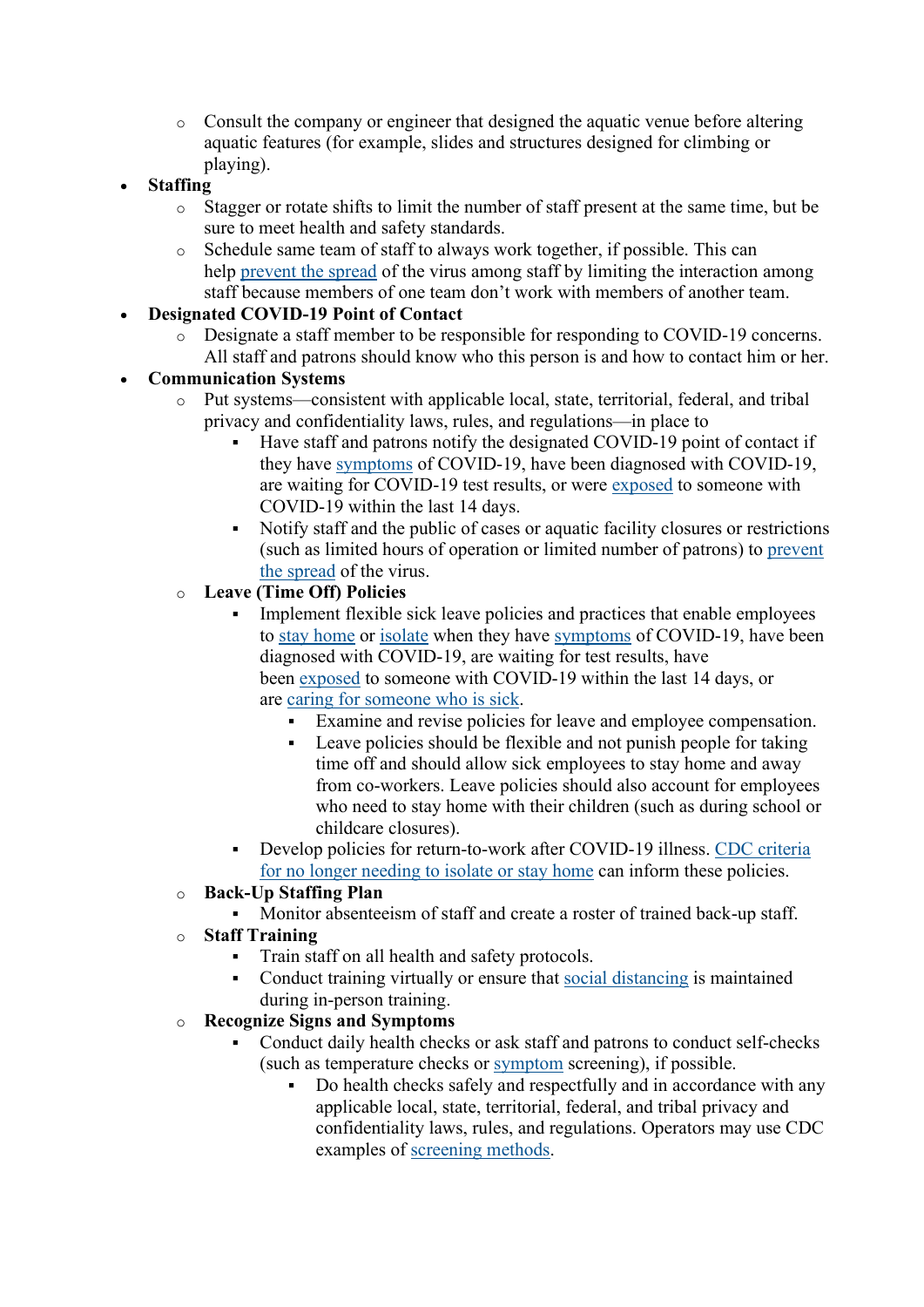## Preparing for When Someone Becomes Sick Onsite

Staff and patrons should [isolate](https://www.cdc.gov/coronavirus/2019-ncov/if-you-are-sick/isolation.html) if they have [symptoms](https://www.cdc.gov/coronavirus/2019-ncov/symptoms-testing/symptoms.html) of COVID-19 or tested positive for COVID-19 and [stay home](https://www.cdc.gov/coronavirus/2019-ncov/if-you-are-sick/quarantine.html) if [exposed](https://www.cdc.gov/coronavirus/2019-ncov/if-you-are-sick/quarantine.html) to someone with COVID-19. If a staff member or patron experiences COVID-19 [symptoms](https://www.cdc.gov/coronavirus/2019-ncov/symptoms-testing/symptoms.html) at a public treated aquatic venue, take the following steps to help [prevent the spread:](https://www.cdc.gov/coronavirus/2019-ncov/prevent-getting-sick/index.html)

- **Develop a Plan Ahead of Time**
	- $\circ$  Focus plan on isolating and, if needed, arranging transportation for the person sick with COVID-19 [symptoms,](https://www.cdc.gov/coronavirus/2019-ncov/symptoms-testing/symptoms.html) [cleaning and then disinfecting](https://www.cdc.gov/coronavirus/2019-ncov/community/disinfecting-building-facility.html) areas used by the sick person, and notifying [local health officials](https://www.cdc.gov/publichealthgateway/healthdirectories/index.html) and [close contacts.](https://www.cdc.gov/coronavirus/2019-ncov/php/contact-tracing/contact-tracing-plan/appendix.html#contact)
	- Train staff on plan and what steps to take.
- **Isolate and Transport Those Who Become Sick Onsite**
	- o Separate immediately staff and patrons with COVID-19 [symptoms,](https://www.cdc.gov/coronavirus/2019-ncov/symptoms-testing/symptoms.html) from others. The sick person should go home and follow [CDC guidance for caring for oneself](https://www.cdc.gov/coronavirus/2019-ncov/if-you-are-sick/steps-when-sick.html) or to a healthcare facility. If sick person cannot immediately leave,
		- Have sick person go to designated isolation space where anyone can go if they have COVID-19 [symptoms.](https://www.cdc.gov/coronavirus/2019-ncov/symptoms-testing/symptoms.html) This designated space should be outside or a well-ventilated area and at least 6 feet (a few inches longer than a typical pool noodle, both in and out of the water) away from other people. If the designated space is indoor, be sure to consult an HVAC professional ahead of time about how to increase [ventilation](https://www.cdc.gov/coronavirus/2019-ncov/community/ventilation.html) (such as opening windows) if the space is used for isolation.
		- Encourage the sick person to [wear a cloth mask](https://www.cdc.gov/coronavirus/2019-ncov/prevent-getting-sick/how-to-wear-cloth-face-coverings.html) if it is safe for him or her to do so.
		- Provide a dedicated bathroom for the sick person to use if possible, and make sure others do not use it until it can be properly [cleaned and](https://www.cdc.gov/coronavirus/2019-ncov/community/reopen-guidance.html)  [disinfected.](https://www.cdc.gov/coronavirus/2019-ncov/community/reopen-guidance.html)
	- o Instruct sick staff and patrons not to return until they have met [CDC criteria for no](https://www.cdc.gov/coronavirus/2019-ncov/if-you-are-sick/end-home-isolation.html)  [longer needing to isolate or stay home.](https://www.cdc.gov/coronavirus/2019-ncov/if-you-are-sick/end-home-isolation.html)

#### • **Clean and Disinfect**

- o Block off areas (such as isolation room, bathroom, or lifeguard stations) used by the sick person and do not use these areas until after [cleaning and then disinfecting](https://www.cdc.gov/coronavirus/2019-ncov/community/disinfecting-building-facility.html)
- o Wait at least 24 hours before cleaning and then disinfecting. If 24 hours is not feasible, wait as long as possible. Use disinfectants from EPA's [List N:](https://www.epa.gov/pesticide-registration/list-n-disinfectants-use-against-sars-cov-2)  Disinfectants for [Use Against SARS-CoV-2 \(COVID-19\)external](https://www.epa.gov/pesticide-registration/list-n-disinfectants-use-against-sars-cov-2) icon.
- o Ensure [safe and effective](https://www.cdc.gov/coronavirus/2019-ncov/community/reopen-guidance.html) use and storage of cleaning and disinfection products by reading and following label directions. This includes wearing protective equipment (such as gloves and goggles), not mixing chemical products, applying them at directed concentration for directed amount of time, and storing them securely away from children and animals.
- **Notify Local Health Officials and Close Contacts**
	- o Notify immediately [local health officials](https://www.cdc.gov/publichealthgateway/healthdirectories/index.html) about the person who became sick with COVID-19 onsite, in accordance with local, state, territorial, federal, and tribal laws, rules, and regulations.
	- o Work with [local health officials](https://www.cdc.gov/publichealthgateway/healthdirectories/index.html) to instruct staff and patrons, who have been [exposed](https://www.cdc.gov/coronavirus/2019-ncov/php/public-health-recommendations.html) (within 6 feet for a total of 15 minutes or more within 24 hours) to the person who became sick with COVID-19 onsite, to stay home, [self-monitor for](https://www.cdc.gov/coronavirus/2019-ncov/symptoms-testing/symptoms.html)  [symptoms,](https://www.cdc.gov/coronavirus/2019-ncov/symptoms-testing/symptoms.html) and follow CDC guidance [if they experience symptoms.](https://www.cdc.gov/coronavirus/2019-ncov/if-you-are-sick/steps-when-sick.html)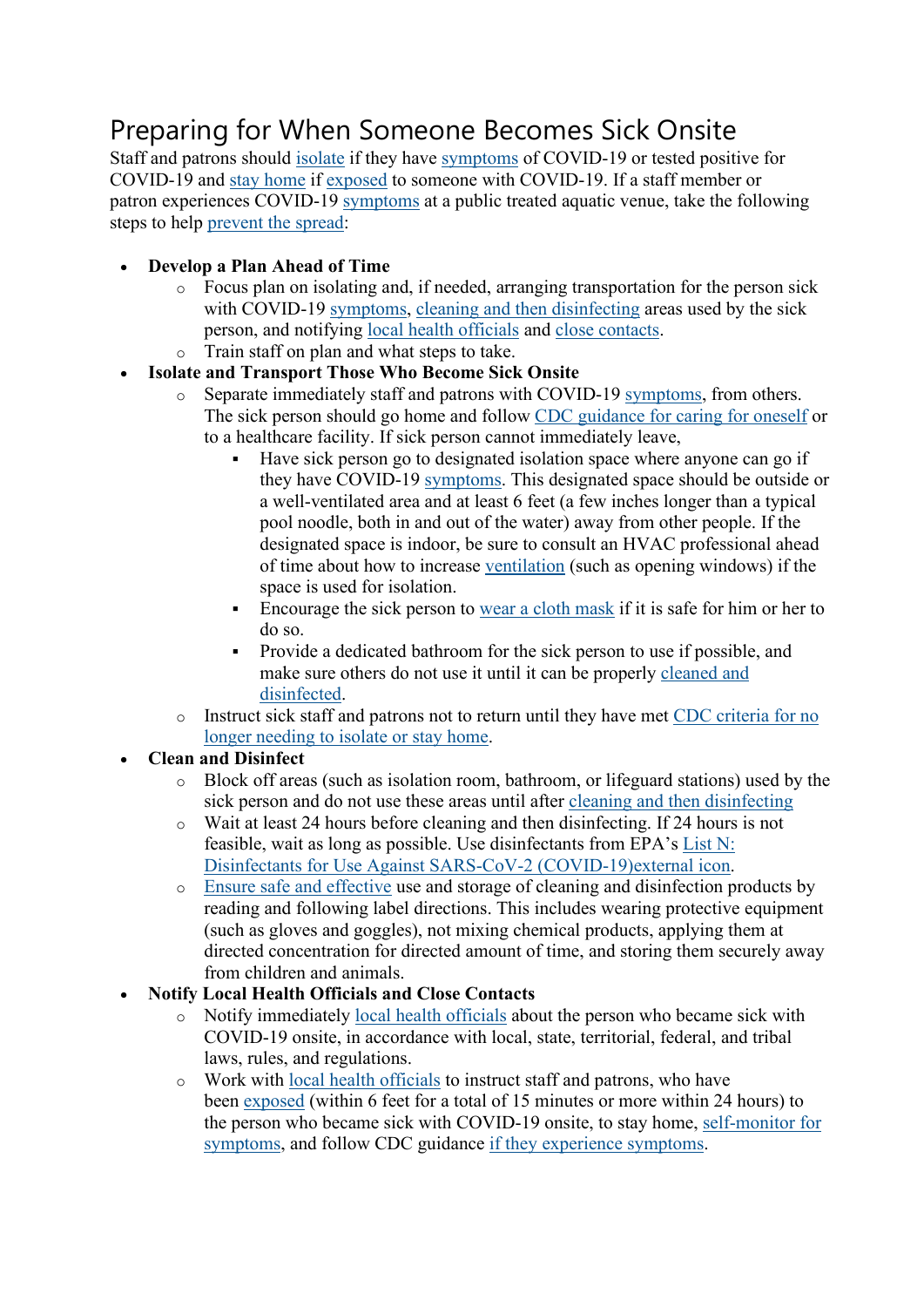$\circ$  Maintain the sick person's confidentiality in accordance with the Americans with [Disabilities Act \(ADA\)external](https://www.eeoc.gov/facts/pandemic_flu.html) icon and other applicable local, state, territorial, federal, and tribal privacy and confidentiality laws, rules, and regulations.

## [Top of Page](https://www.cdc.gov/coronavirus/2019-ncov/community/parks-rec/aquatic-venues.html) Communication Resources



## **FOLLOW THESE 5 SAFETY STEPS** to keep us all healthy



2

## **STAY HOME IF YOU DON'T FEEL WELL** Or if you tested positive for COVID-19 or

were exposed to someone with COVID-19 in the last 14 days

**STAY 6 FEET AWAY FROM PEOPLE** who don't live with you, both in and out of the water and avoid sharing items with other people



### [5 Safety](https://www.cdc.gov/coronavirus/2019-ncov/downloads/community/Aquatic-Venues-COVID19-Safety-Steps-Poster.pdf) Steps (English Poster)

[Follow these 5 safety steps to](https://www.cdc.gov/coronavirus/2019-ncov/downloads/community/Aquatic-Venues-COVID19-Safety-Steps-Poster.pdf) keep us all healthy [pdf icon\[PDF - 240 KB\]](https://www.cdc.gov/coronavirus/2019-ncov/downloads/community/Aquatic-Venues-COVID19-Safety-Steps-Poster.pdf)

## **TOME ESTAS 5 MEDIDAS DE SEGURIDAD**

### para que todos nos mantengamos sanos

#### **OUÉDESE EN CASA SI NO SE SIENTE BIEN**

O si la prueba del COVID-19 le da positivo o estuvo expuesto a alguien con COVID-19 en los últimos 14 días





**MANTÉNGASE A 6 PIES DE OTRAS PERSONAS** que no vivan con usted, tanto dentro como fuera del agua, y evite compartir cosas con otros



a an

USE UNA CUBIERTA DE TELA PARA LA CARA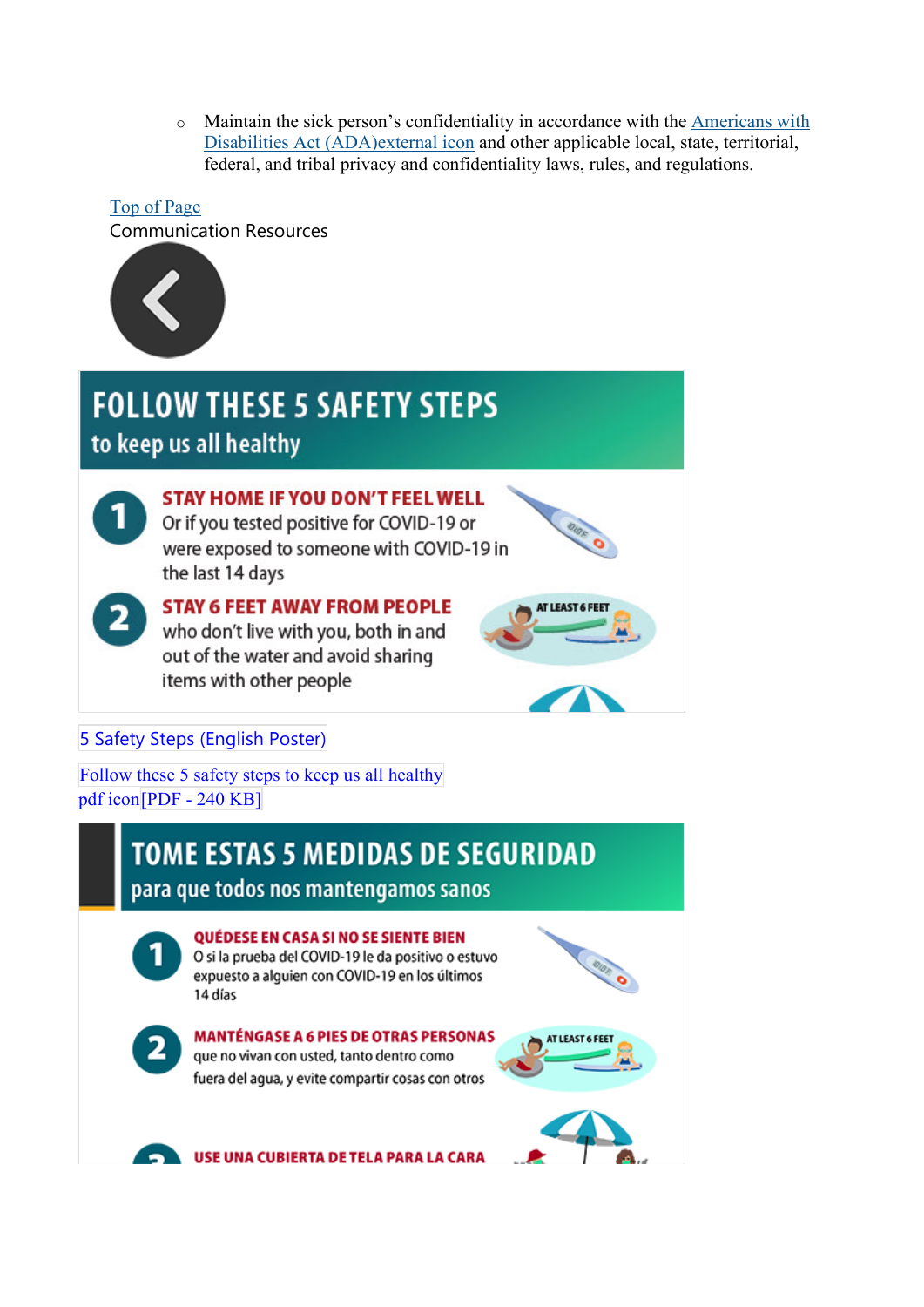5 Safety Steps [\(Spanish](https://www.cdc.gov/coronavirus/2019-ncov/downloads/community/Aquatic-Venues-COVID19-Safety-Steps-Poster-SP.pdf) Poster)

[Follow these 5 safety steps to](https://www.cdc.gov/coronavirus/2019-ncov/downloads/community/Aquatic-Venues-COVID19-Safety-Steps-Poster-SP.pdf) keep us all healthy [pdf icon\[PDF - 237 KB\]](https://www.cdc.gov/coronavirus/2019-ncov/downloads/community/Aquatic-Venues-COVID19-Safety-Steps-Poster-SP.pdf)



# cdc.gov/coronavirus

Letter to [Patrons](https://www.cdc.gov/coronavirus/2019-ncov/downloads/community/Aquatic-Venues-Letter-to-Patrons-formatted.docx)

Send out a customized letter [to your patrons to inform them about steps](https://www.cdc.gov/coronavirus/2019-ncov/downloads/community/Aquatic-Venues-Letter-to-Patrons-formatted.docx) taken to protect staff and [patrons](https://www.cdc.gov/coronavirus/2019-ncov/downloads/community/Aquatic-Venues-Letter-to-Patrons-formatted.docx) 

word [icon\[DOCX - 62 KB\]](https://www.cdc.gov/coronavirus/2019-ncov/downloads/community/Aquatic-Venues-Letter-to-Patrons-formatted.docx)



Daily checklist for staff [of public pools, hot tubs, and](https://www.cdc.gov/coronavirus/2019-ncov/downloads/community/Aquatic-Venues-COVID19-Daily-Checklist-for-staff.pdf) water playgrounds [pdf icon\[PDF - 253 KB\]](https://www.cdc.gov/coronavirus/2019-ncov/downloads/community/Aquatic-Venues-COVID19-Daily-Checklist-for-staff.pdf)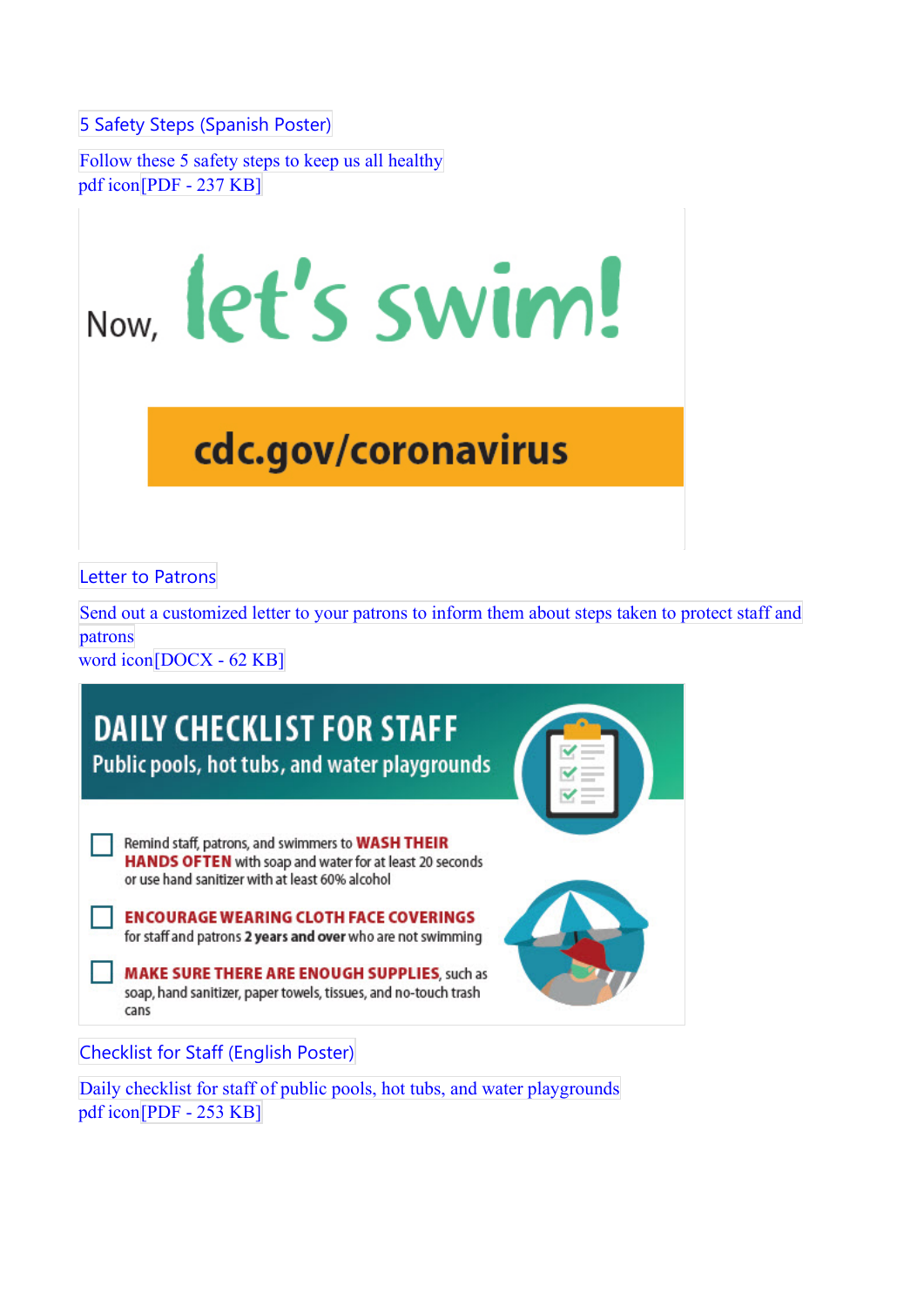

Daily checklist for staff [of public pools, hot tubs, and](https://www.cdc.gov/coronavirus/2019-ncov/downloads/community/Aquatic-Venues-COVID19-Daily-Checklist-for-Staff-SP.pdf) water playgrounds [pdf icon\[PDF - 183 KB\]](https://www.cdc.gov/coronavirus/2019-ncov/downloads/community/Aquatic-Venues-COVID19-Daily-Checklist-for-Staff-SP.pdf)

# **FOLLOW THESE 5 SAFETY STEPS** to keep us all healthy

**STAY HOME IF YOU DON'T FEEL WELL** Or if you tested positive for COVID-19 or were exposed to someone with COVID-19 in the last 14 days



#### **STAY 6 FEET AWAY FROM PEOPLE**

who don't live with you, both in and out of the water and avoid sharing items with other people





AT LEAST 6 FEET

[5 Safety](https://www.cdc.gov/coronavirus/2019-ncov/downloads/community/Aquatic-Venues-COVID19-Safety-Steps-Poster.pdf) Steps (English Poster)

[Follow these 5 safety steps to](https://www.cdc.gov/coronavirus/2019-ncov/downloads/community/Aquatic-Venues-COVID19-Safety-Steps-Poster.pdf) keep us all healthy [pdf icon\[PDF - 240 KB\]](https://www.cdc.gov/coronavirus/2019-ncov/downloads/community/Aquatic-Venues-COVID19-Safety-Steps-Poster.pdf)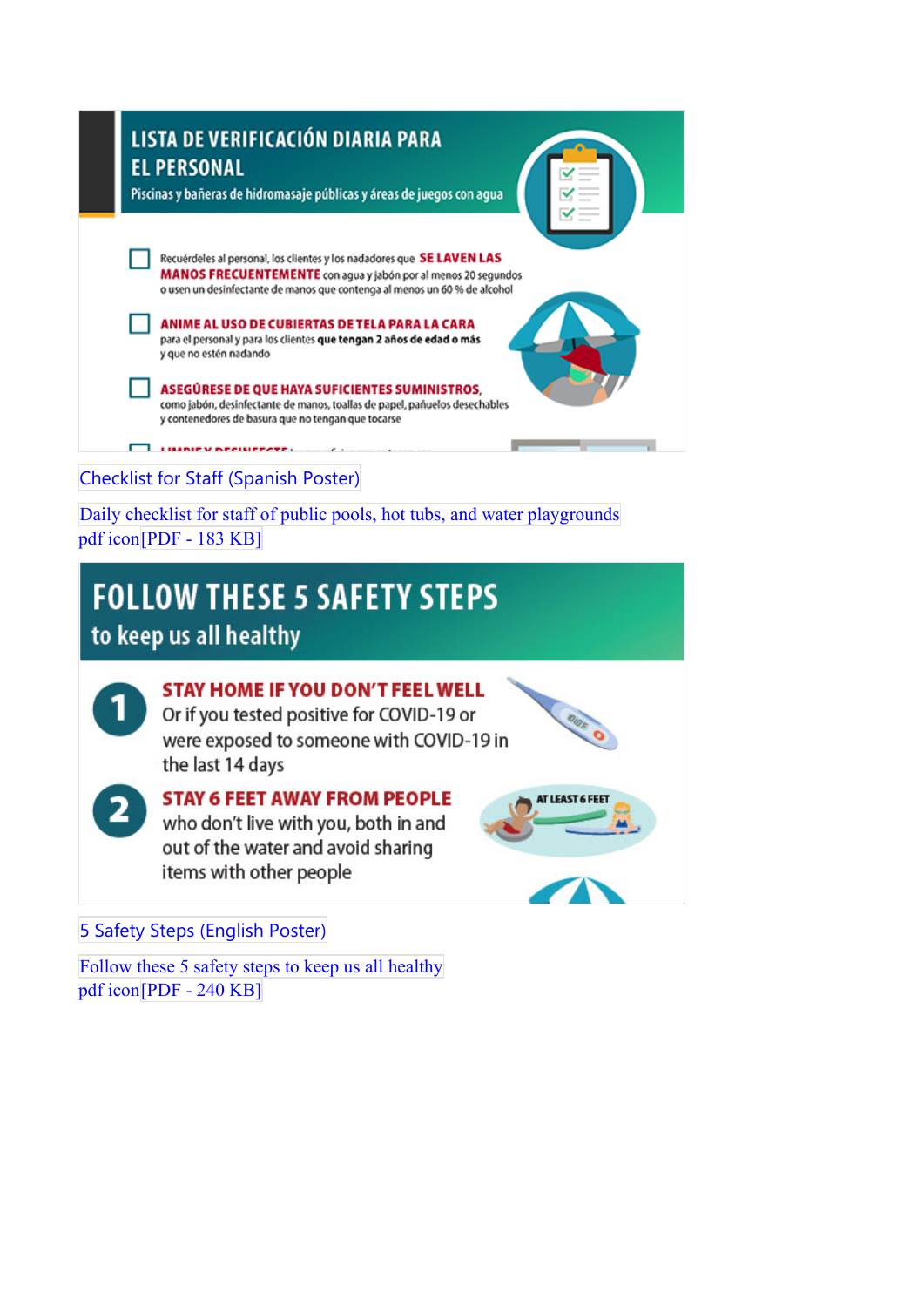

Letter to [Patrons](https://www.cdc.gov/coronavirus/2019-ncov/downloads/community/Aquatic-Venues-Letter-to-Patrons-formatted.docx)

Send out a customized letter [to your patrons to inform them about steps](https://www.cdc.gov/coronavirus/2019-ncov/downloads/community/Aquatic-Venues-Letter-to-Patrons-formatted.docx) taken to protect staff and [patrons](https://www.cdc.gov/coronavirus/2019-ncov/downloads/community/Aquatic-Venues-Letter-to-Patrons-formatted.docx) 

word [icon\[DOCX - 62 KB\]](https://www.cdc.gov/coronavirus/2019-ncov/downloads/community/Aquatic-Venues-Letter-to-Patrons-formatted.docx)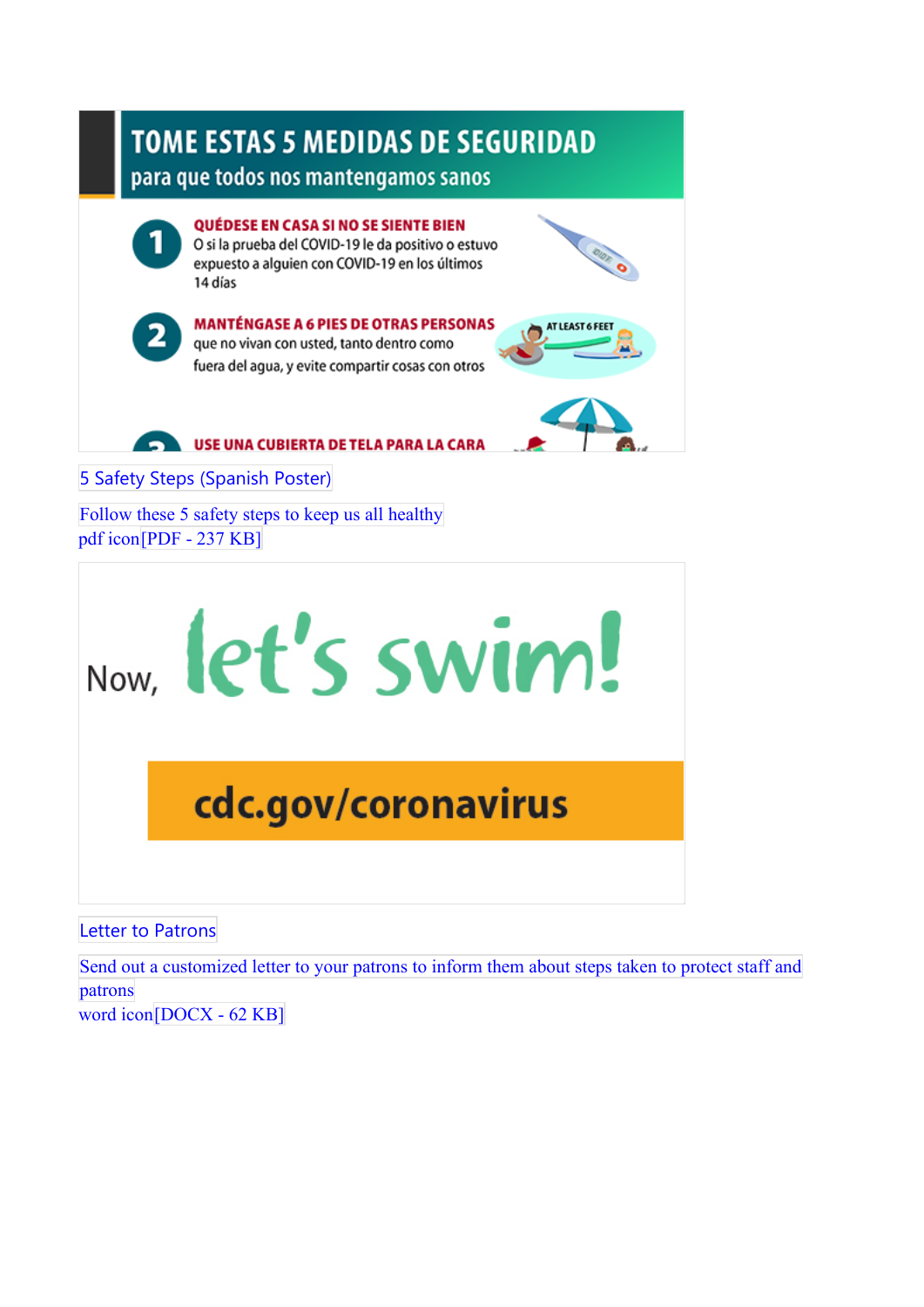| <b>DAILY CHECKLIST FOR STAFF</b><br>Public pools, hot tubs, and water playgrounds                                                                                                                                                                                                                                                                                                                  |
|----------------------------------------------------------------------------------------------------------------------------------------------------------------------------------------------------------------------------------------------------------------------------------------------------------------------------------------------------------------------------------------------------|
| Remind staff, patrons, and swimmers to WASH THEIR<br>HANDS OFTEN with soap and water for at least 20 seconds<br>or use hand sanitizer with at least 60% alcohol<br><b>ENCOURAGE WEARING CLOTH FACE COVERINGS</b><br>for staff and patrons 2 years and over who are not swimming<br>MAKE SURE THERE ARE ENOUGH SUPPLIES, such as<br>soap, hand sanitizer, paper towels, tissues, and no-touch trash |
| cans<br><b>Checklist for Staff (English Poster)</b><br>Daily checklist for staff of public pools, hot tubs, and water playgrounds<br>pdf icon[PDF - 253 KB]                                                                                                                                                                                                                                        |
| LISTA DE VERIFICACIÓN DIARIA PARA<br><b>EL PERSONAL</b><br>Piscinas y bañeras de hidromasaje públicas y áreas de juegos con agua                                                                                                                                                                                                                                                                   |
| Recuérdeles al personal, los clientes y los nadadores que SE LAVEN LAS<br>MANOS FRECUENTEMENTE con agua y jabón por al menos 20 segundos<br>o usen un desinfectante de manos que contenga al menos un 60 % de alcohol                                                                                                                                                                              |
| ANIME AL USO DE CUBIERTAS DE TELA PARA LA CARA<br>para el personal y para los clientes que tengan 2 años de edad o más<br>y que no estén nadando                                                                                                                                                                                                                                                   |
| ASEGÜRESE DE QUE HAYA SUFICIENTES SUMINISTROS,<br>como jabón, desinfectante de manos, toallas de papel, pañuelos desechables                                                                                                                                                                                                                                                                       |

[Checklist](https://www.cdc.gov/coronavirus/2019-ncov/downloads/community/Aquatic-Venues-COVID19-Daily-Checklist-for-Staff-SP.pdf) for Staff (Spanish Poster)

 $\Box$  THENEY NECHLECTED

y contenedores de basura que no tengan que tocarse

Daily checklist for staff [of public pools, hot tubs, and](https://www.cdc.gov/coronavirus/2019-ncov/downloads/community/Aquatic-Venues-COVID19-Daily-Checklist-for-Staff-SP.pdf) water playgrounds [pdf icon\[PDF - 183 KB\]](https://www.cdc.gov/coronavirus/2019-ncov/downloads/community/Aquatic-Venues-COVID19-Daily-Checklist-for-Staff-SP.pdf)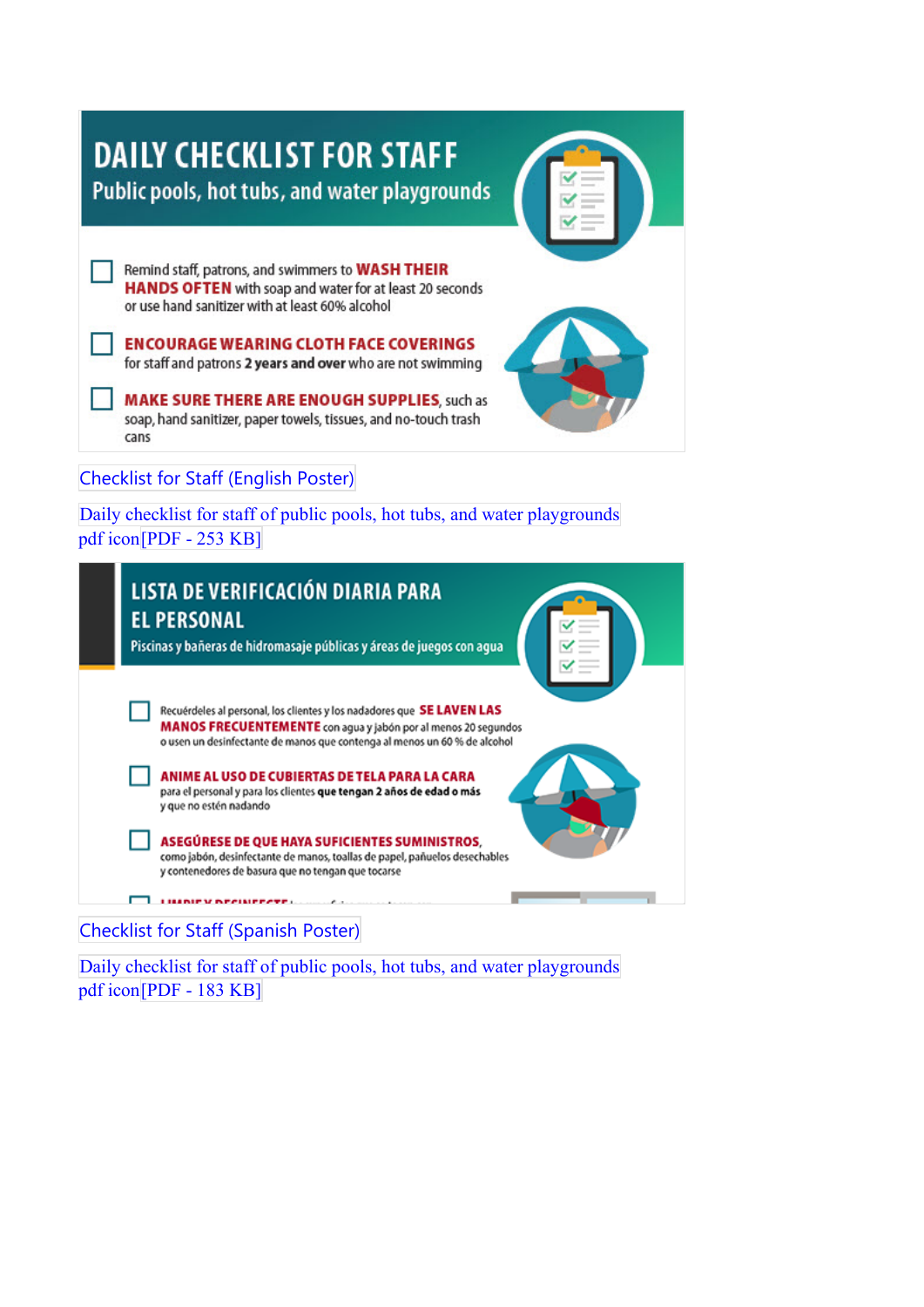# **FOLLOW THESE 5 SAFETY STEPS**

## to keep us all healthy

**STAY HOME IF YOU DON'T FEEL WELL** Or if you tested positive for COVID-19 or

were exposed to someone with COVID-19 in the last 14 days

# **STAY 6 FEET AWAY FROM PEOPLE**

who don't live with you, both in and out of the water and avoid sharing items with other people



### [5 Safety](https://www.cdc.gov/coronavirus/2019-ncov/downloads/community/Aquatic-Venues-COVID19-Safety-Steps-Poster.pdf) Steps (English Poster)

[Follow these 5 safety steps to](https://www.cdc.gov/coronavirus/2019-ncov/downloads/community/Aquatic-Venues-COVID19-Safety-Steps-Poster.pdf) keep us all healthy [pdf icon\[PDF - 240 KB\]](https://www.cdc.gov/coronavirus/2019-ncov/downloads/community/Aquatic-Venues-COVID19-Safety-Steps-Poster.pdf)

# **TOME ESTAS 5 MEDIDAS DE SEGURIDAD**

para que todos nos mantengamos sanos



2

#### **OUÉDESE EN CASA SI NO SE SIENTE BIEN**

O si la prueba del COVID-19 le da positivo o estuvo expuesto a alguien con COVID-19 en los últimos 14 días



#### **MANTÉNGASE A 6 PIES DE OTRAS PERSONAS** que no vivan con usted, tanto dentro como

fuera del agua, y evite compartir cosas con otros





5 Safety Steps [\(Spanish](https://www.cdc.gov/coronavirus/2019-ncov/downloads/community/Aquatic-Venues-COVID19-Safety-Steps-Poster-SP.pdf) Poster)

[Follow these 5 safety steps to](https://www.cdc.gov/coronavirus/2019-ncov/downloads/community/Aquatic-Venues-COVID19-Safety-Steps-Poster-SP.pdf) keep us all healthy [pdf icon\[PDF - 237 KB\]](https://www.cdc.gov/coronavirus/2019-ncov/downloads/community/Aquatic-Venues-COVID19-Safety-Steps-Poster-SP.pdf)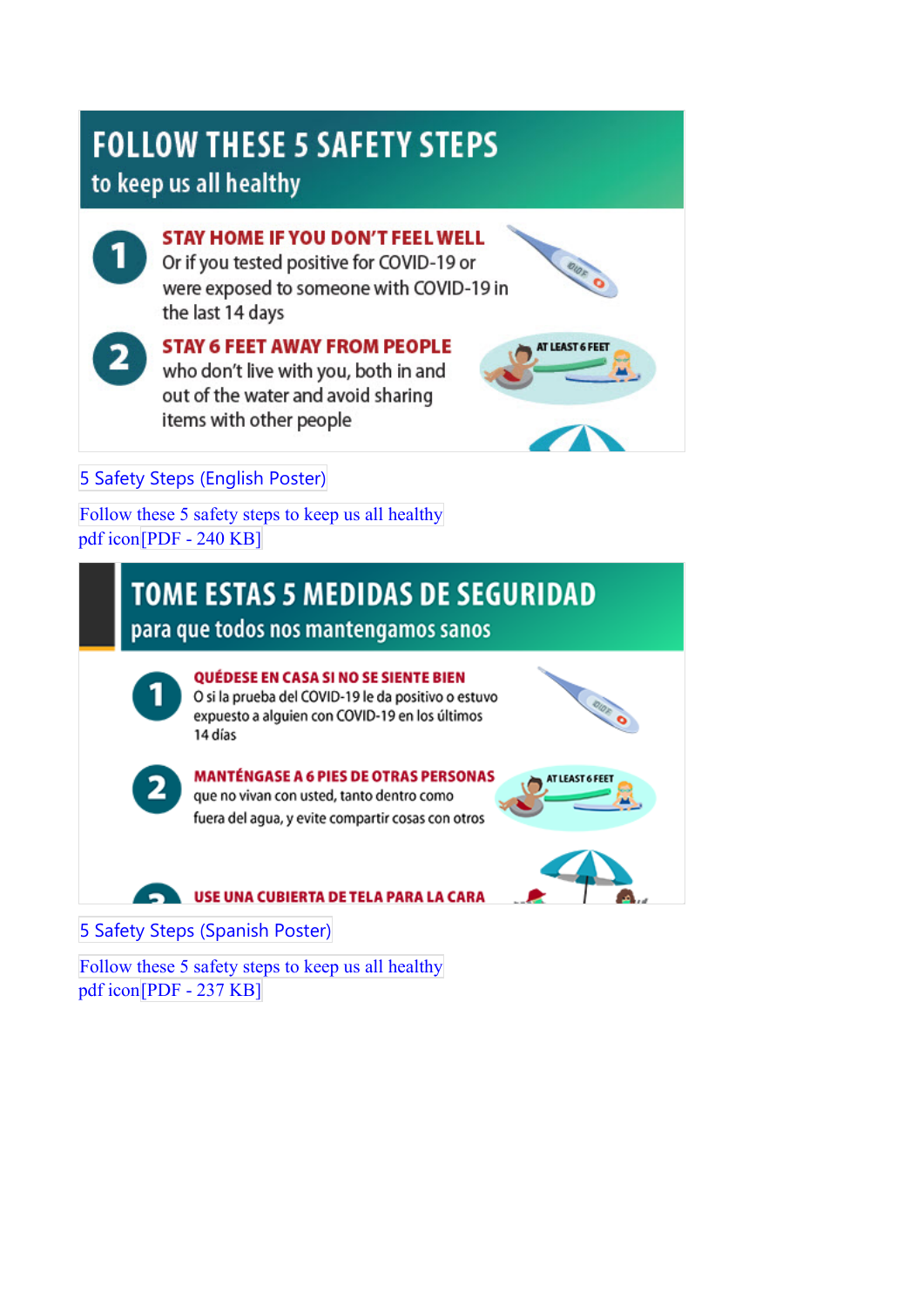cdc.gov/coronavirus

Now, let's swim!

Letter to [Patrons](https://www.cdc.gov/coronavirus/2019-ncov/downloads/community/Aquatic-Venues-Letter-to-Patrons-formatted.docx)

Send out a customized letter [to your patrons to inform them about steps](https://www.cdc.gov/coronavirus/2019-ncov/downloads/community/Aquatic-Venues-Letter-to-Patrons-formatted.docx) taken to protect staff and [patrons](https://www.cdc.gov/coronavirus/2019-ncov/downloads/community/Aquatic-Venues-Letter-to-Patrons-formatted.docx) 

word [icon\[DOCX - 62 KB\]](https://www.cdc.gov/coronavirus/2019-ncov/downloads/community/Aquatic-Venues-Letter-to-Patrons-formatted.docx)



Other Resources

Lakes, oceans, and other recreational water There is no evidence that COVID-19 can be spread to humans through the use of [recreational](https://www.cdc.gov/coronavirus/2019-ncov/faq.html#Water)  [waters.](https://www.cdc.gov/coronavirus/2019-ncov/faq.html#Water) Follow [safe swimming practices](https://www.cdc.gov/healthywater/swimming/index.html) along with physical distancing and [everyday](https://www.cdc.gov/coronavirus/2019-ncov/prevent-getting-sick/prevention.html)  [preventative actions](https://www.cdc.gov/coronavirus/2019-ncov/prevent-getting-sick/prevention.html) to protect yourself.

• 1  $\mathfrak{p}$ 

#### **CDC COVID-19 Resources**

- [Cleaning and Disinfection](https://www.cdc.gov/coronavirus/2019-ncov/community/reopen-guidance.html)
- [Guidance for Businesses and Employers](https://www.cdc.gov/coronavirus/2019-ncov/community/guidance-business-response.html)
- [COVID-19 Prevention](https://www.cdc.gov/coronavirus/2019-ncov/prevent-getting-sick/index.html)
- [Masks](https://www.cdc.gov/coronavirus/2019-ncov/prevent-getting-sick/diy-cloth-face-coverings.html)
- [Social Distancing](https://www.cdc.gov/coronavirus/2019-ncov/prevent-getting-sick/social-distancing.html)
- [COVID-19 Frequently Asked Questions](https://www.cdc.gov/coronavirus/2019-ncov/faq.html)
- [CDC Communication Resources](https://www.cdc.gov/coronavirus/2019-ncov/communication/index.html)
- **[Community Mitigation](https://www.cdc.gov/coronavirus/2019-ncov/php/open-america/community-mitigation.html)**
- [Considerations for Public Beaches](https://www.cdc.gov/coronavirus/2019-ncov/community/parks-rec/public-beaches.html)

#### **Other CDC Resources**